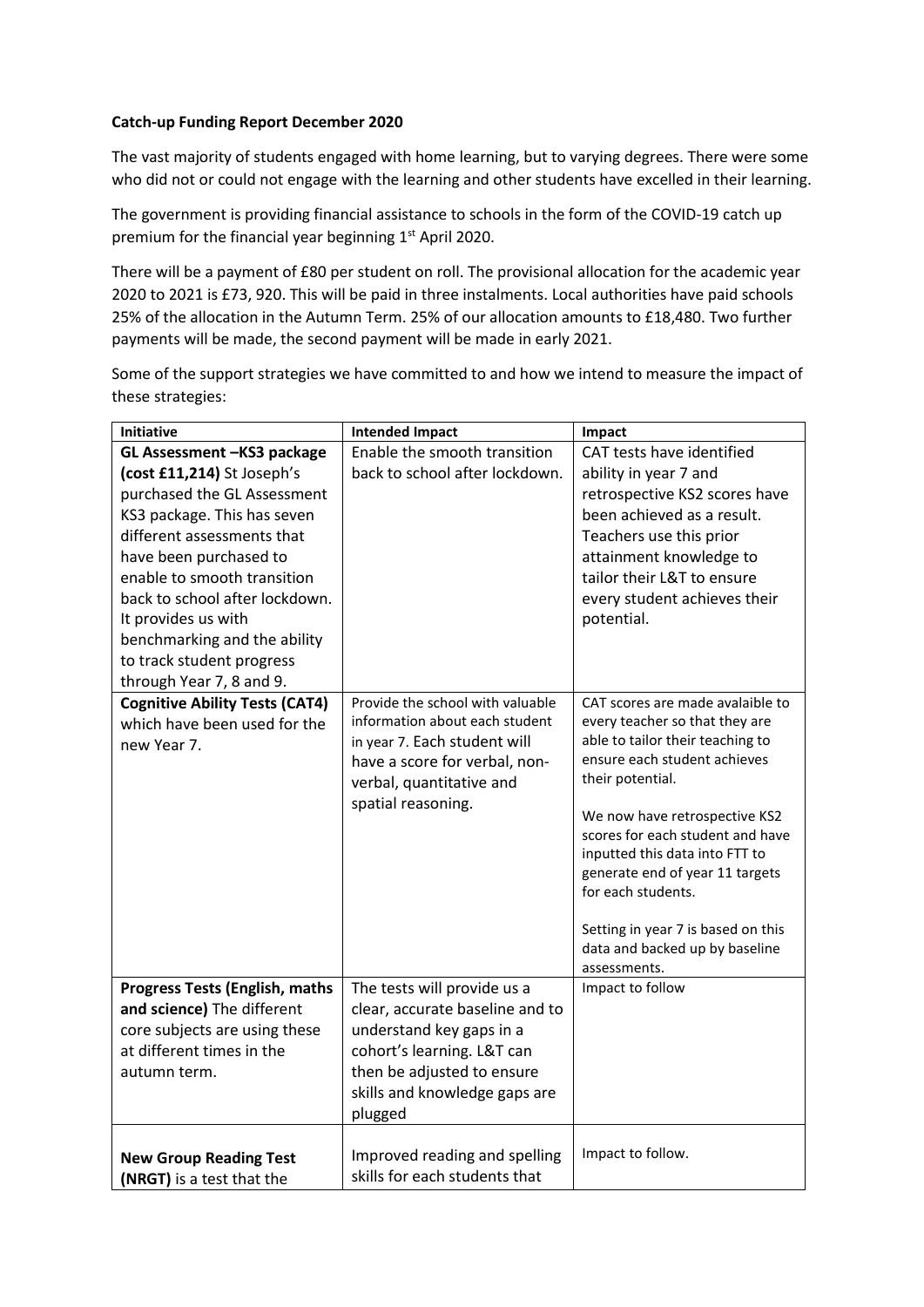| English department trialled<br>last year and said that it had<br>significant impact. This is a<br>fully adaptive, standardised,<br>termly reading assessment.<br><b>New Group Spelling Test</b><br>(NRST) is a fully adaptive,<br>standardised, termly spelling<br>assessment.                                                                                                                              | will support their learning in<br>the whole curriculum                                                                                                                                                                                                                                               |                                                                     |
|-------------------------------------------------------------------------------------------------------------------------------------------------------------------------------------------------------------------------------------------------------------------------------------------------------------------------------------------------------------------------------------------------------------|------------------------------------------------------------------------------------------------------------------------------------------------------------------------------------------------------------------------------------------------------------------------------------------------------|---------------------------------------------------------------------|
| Pupil Attitudes to Self and<br>School (PASS) PASS is an all-<br>age survey that will help us<br>understand students' and if<br>they are confident, ready and<br>motivated to learn. It will help<br>us to identify independent,<br>disengaged and vulnerable<br>learners                                                                                                                                    | Identify those students whom<br>lockdown has had a negative<br>impact on their readiness and<br>motivation to learn.                                                                                                                                                                                 | Impact to follow.                                                   |
| Appoint two Academic<br>Mentors - These mentors will<br>work with students who have<br>fallen behind as a result of the<br>pandemic in English,<br>mathematics and science.<br>Appointing our own staff<br>ensures that they are<br>accountable for the impact of<br>their role and measure the<br>impact they have on plugging<br>the knowledge and skills gaps<br>of our young people.                    | Students who have fallen<br>behind will catch up and plug<br>knowledge and skills gaps.<br>Appointing our own staff<br>ensures that they are<br>accountable for the impact of<br>their role and measure the<br>impact they have on plugging<br>the knowledge and skills gaps<br>of our young people. |                                                                     |
| Remote Learning-We are<br>fortunate because the vast<br>majority of our students have<br>access to remote learning.<br>However, there are a very<br>small number who don't. The<br>Catch Up funding will help to<br>address this to ensure that ALL<br>our students have access to<br>home learning. We will<br>provide laptops for students<br>who do not have access to a<br>device and dongles for those | Increase in the uptake of<br>home learning during isolation<br>periods. Home learning is<br>closely monitored to ensure<br>ALL students are accessing<br>their learning during periods<br>of isolation                                                                                               | Increase uptake in home<br>learning during periods of<br>isolation. |